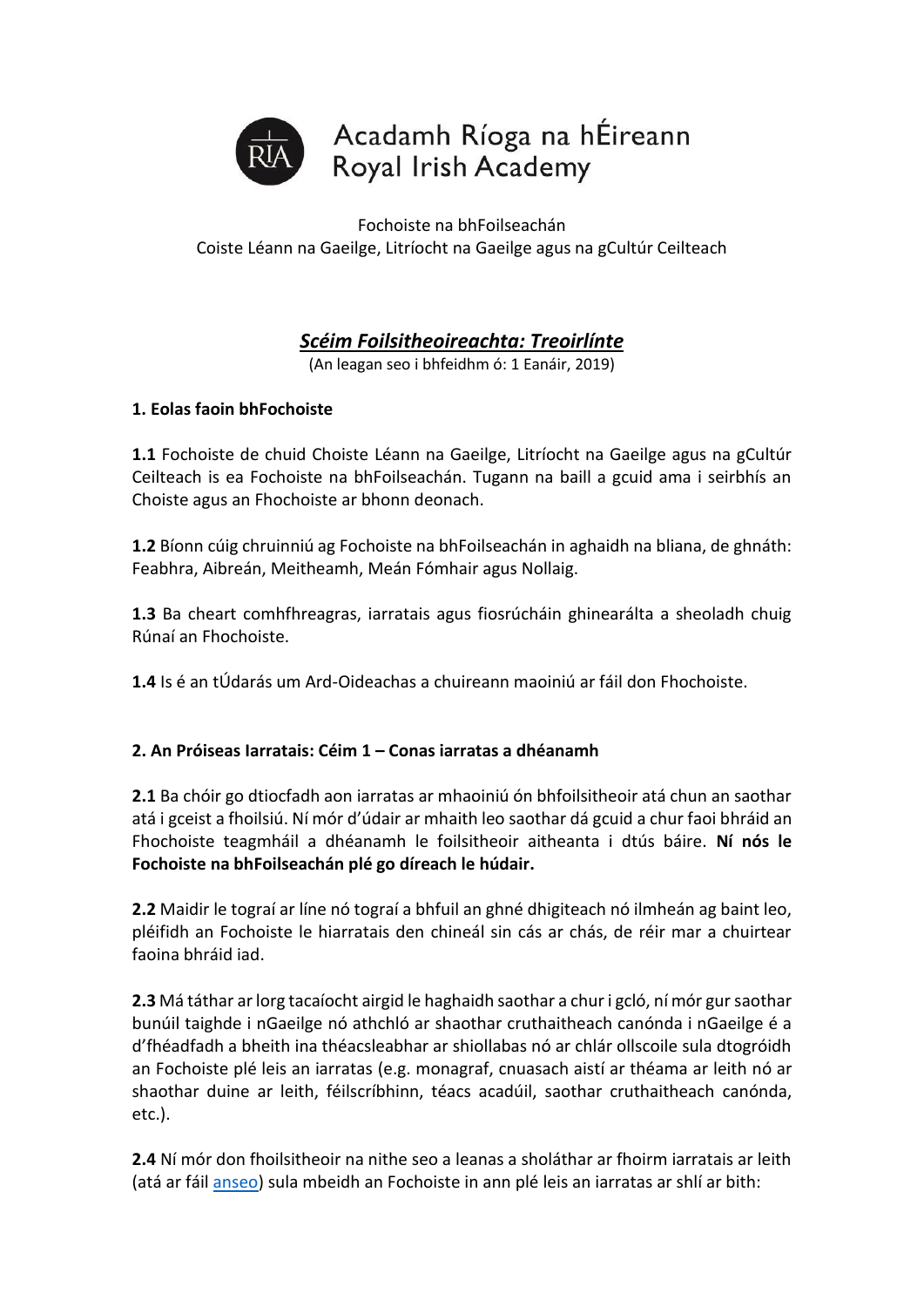**2.4.1** Ainm an údair/na n-údar nó an eagarthóra/na n-eagarthóirí agus teideal molta an tsaothair atá le cur i gcló.

**2.4.2** Achoimre ón údar/ó na húdair nó ón eagarthóir/ó na heagarthóirí féin (gan dul thar 500 focal) a chur ar fáil ina leagtar amach *raison d'être* an tsaothair a bhfuil maoiniú á lorg lena aghaidh agus a léiríonn an chaoi a bhfreastalóidh sé ar bhearna nó ar éileamh i margadh na bhfoilseachán acadúil Gaeilge.

**2.4.3** I gcás saothair nach athchló é, tuairisc an duine ó bheirt phiarmheasúnóirí *neamhspleácha* a bheas in ann teistiméireacht a thabhairt faoi chaighdeán agus faoi luach an tsaothair atá i gceist. Tá an fhoirm phiarmheastóireachta ar fáil [anseo.](http://www.ria.ie/sites/default/files/foirm_phiarmheastoireachta.docx)

**2.4.4** Más saothar é atá bunaithe ar thráchtas taighde, ní ghlacfar le tuairisc phiarmheasúnaithe ó dhuine ar bith a raibh baint aige/aici leis an tráchtas (i.e. stiúrthóir(í) nó scrúdaitheoir(í) an tráchtais). Ba chóir, sa chás sin, go mbeadh an tuairisc bunaithe ar an **leabhar** atá ullmhaithe don chló, seachas ar an tráchtas.

**2.5** Chun go mbeidh baill an Fhochoiste in ann cinneadh a dhéanamh faoi mhéid an deontais is cóir a dheonú do shaothar ar bith, ní mór don fhoilsitheoir an t-eolas seo a leanas i dtaca le costais iomlána fhoilsiú an tsaothair a chur ar fáil (i gcruth meastacháin, de ghnáth):

**2.5.1** an clúdach bog nó clúdach crua a chuirfear air agus toisí an tsaothair;

**2.5.2** praghas measta an tsaothair in aghaidh na cóipe;

**2.5.3** an líon cóipeanna den saothar atá le cur i gcló;

**2.5.4** aon chostas breise ar leith a bhaineann leis an saothar (e.g. costas léaráidí nó costais a bhaineann le ceadanna cóipchirt a ghlanadh, etc.).

# **N.B.: Braithfidh méid an deontais a bhronnfar ar shaothar ar bith ar an maoiniú a bheas ar fáil ag Fochoiste na bhFoilseachán ag aon am ar leith.**

**2.6** Caithfear eagarthóireacht acadúil a dhéanamh ar an saothar trí chéile. Ní chlúdóidh deontas ar bith a bhronnfar ar shaothar táille i leith an phróisis eagarthóireachta féin, áfach.

**2.7** Éilítear mar chuid de choinníollacha an mhaoinithe go gcuirfear ceangal fuaite ar aon saothar atá le foilsiú le tacaíocht airgid an Fhochoiste. Faoin bhfoilsitheoir féin atá an cinneadh clúdach bog nó clúdach crua a chur ar shaothar.

**2.8** Meabhraítear d'fhoilsitheoirí go bhfuil a gcuid dualgas le comhlíonadh acu faoi réir théarmaí an Achta Cóipchirt maidir le cóipeanna de shaothar ar bith a fhoilseoidh siad a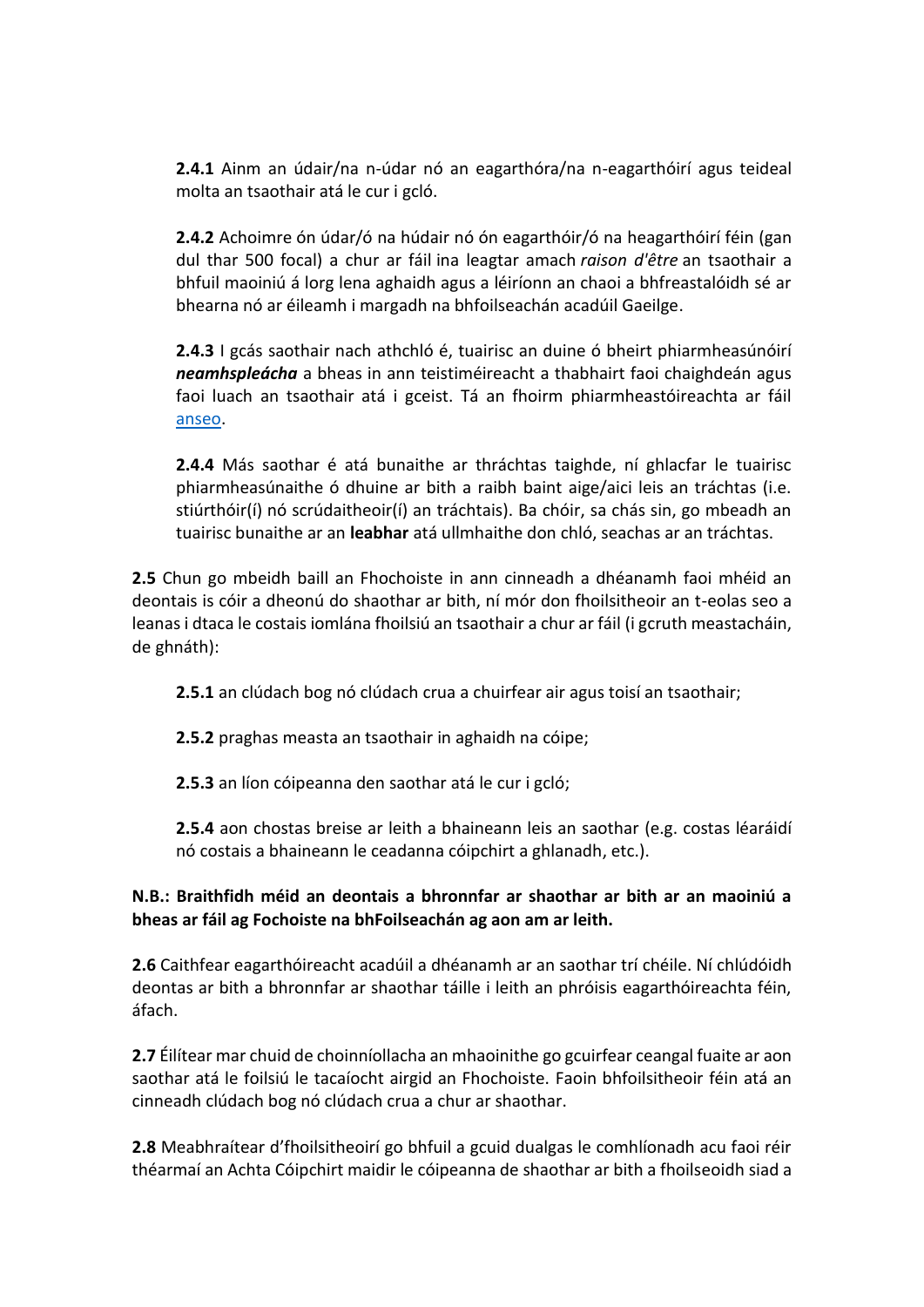chur ar fáil do na Leabharlanna Taisce cuí. [https://www.tcd.ie/library/collectionman/legal-deposit.php]

**2.9** Nuair a bheas iarratas iomlán faoi bhráid an Fhochoiste, déanfar é a mheas agus déanfar an cinneadh deontas a bhronnadh nó a mhalairt. Sa chás go mbronnfar deontas ar shaothar, cuirfear litir chuig an bhfoilsitheoir ina mbeidh sonraí agus coinníollacha an deontais leagtha amach.

**2.10** Maidir le foilsiú an tsaothair féin, faoi réir fhorálacha scéim an Fhochoiste, **ní ceart** lógó Acadamh Ríoga na hÉireann a úsáid ach **ní mór an admháil seo a leanas a chur ar an leathanach cóipchirt, áit a mbíonn an ISBN agus sonraí an fhoilsitheora, etc.**:

Foilsíodh an leabhar seo le cabhair deontais i gcomhair tograí Gaeilge a d'íoc an tÚdarás um Ard-Oideachas trí Choláiste na hOllscoile, Corcaigh le tacaíocht Choiste Léann na Gaeilge, Litríocht na Gaeilge agus na gCultúr Ceilteach, Acadamh Ríoga na hÉireann.

**2.11** Mairfidh gach deontas maoinithe a bhronnfar ar shaothar nó ar thionscadal **tréimhse dhá bhliain** ó dháta an chruinnithe ag ar faomhadh é. Ní mór d'fhoilsitheoirí an togra a chur i gcrích agus an t-airgead a éileamh laistigh den tréimhse sin.

### **3. An Próiseas Iarratais: Céim 2 – An Deontas a Ceadaíodh a Éileamh**

**3.1** Ní mór d'fhoilsitheoirí bheith cláraithe le hOifig an tSoláthair i gColáiste na hOllscoile, Corcaigh nó is tríd an institiúid sin a íoctar na deontais a údaraíonn an Fochoiste agus is córas íocaíochta ar líne atá i bhfeidhm acu.

**3.2** Cuirfidh an Rúnaí an fhoirm chuí ar fáil d'fhoilsitheoir ar bith nach bhfuil cláraithe cheana féin. Ní mór do gach foilsitheoir cóip chrua shínithe den fhoirm a chur ar aghaidh chuig Oifig an tSoláthair i gColáiste na hOllscoile, Corcaigh mar chuid den phróiseas clárúcháin freisin ach ní gá dul tríd an bpróiseas sin ach aon uair amháin.

**3.3** Tar éis fhoilsiú an leabhair, beidh 10 gcóip den saothar le fágáil ag an seoladh thíos nó le cur chuige. Is ina dhiaidh sin a íocfar an deontas a ceadaíodh don saothar.

Eilís Ní Mhearraí, Uas., Coiste Léann na Gaeilge, Litríocht na Gaeilge agus na gCultúr Ceilteach, Acadamh Ríoga na hÉireann, 19 Sráid Dawson, Baile Átha Cliath 2 D02 HH58

**3.4** Ní mór don fhoilsitheoir sonrasc a chur ar aghaidh chuig Rúnaí an Fhochoiste chun an tsuim a deonaíodh don saothar a éileamh. Eagróidh Rúnaí an Fhochoiste na socruithe íocaíochta le Coláiste na hOllscoile, Corcaigh. Íocfar an deontas isteach go díreach sa chuntas a d'ainmnigh an foilsitheoir ar an bhfoirm chlárúcháin.